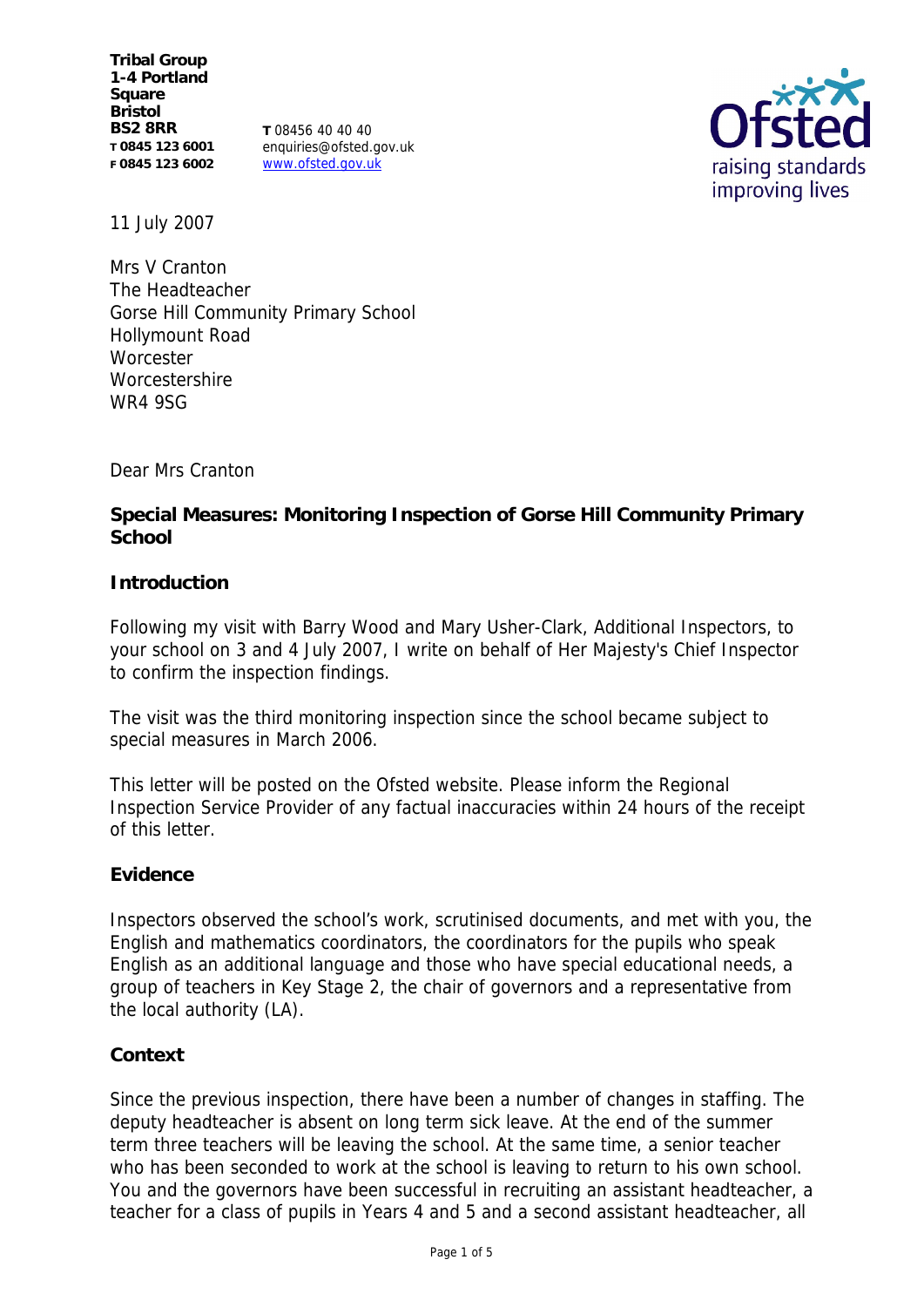

of whom are expected to join the school at the beginning of the autumn term 2007. The post of second assistant headteacher is being funded for one year by the local authority. At the end of this week you are holding interviews for two other teaching posts.

## **Achievement and standards**

Standards are rising and pupils' progress is accelerating. Currently most pupils are achieving well in reading and mathematics and satisfactorily in writing. The decline in pupils' achievements has been arrested. The number of pupils making no progress or slipping further behind in their work has halved, from 34% to 17%. A small proportion of pupils in some year groups, for example in Years 5 and 6, are making exceptional progress, particularly in reading. Rates of progress for the Reception and Year 1 pupils who are taught in the Young Learners' Unit are far too slow, reflecting weaknesses in teaching. Similarly, the progress made by pupils in Year 3 has been significantly impeded by the number of changes in teachers during the year. Whilst the gap between what the pupils are expected to attain for their age and what they are currently reaching is closing more rapidly than before, almost half the pupils are still not working at the level expected for their age. Standards remain low and are often well below average, particularly in writing. Current underachievement is reflected mostly in writing and in Year 3.

Progress on the area for improvement identified by the inspection in March 2006:

 improve achievement and raise standards in English and mathematics by accelerating the rate of pupils' progress in both subjects **–** good.

**Personal development and well-being**

The pupils' behaviour and attitudes are satisfactory overall. Pupils behave well in lessons when teachers' expectations are high and their work is interesting and challenging. However, their behaviour deteriorates when they work independently without direct adult supervision. On other occasions, when moving around the corridors and when leaving an assembly, pupils' behaviour is too boisterous and noisy. In the Young Learners' Unit, the pupils' behaviour is not always managed well enough and pupils are not always supervised sufficiently by the teachers and other adults.

## **Quality of provision**

The quality of teaching ranges from outstanding to inadequate and is satisfactory overall. The teaching is strongest in the Nursery, for some of the pupils in Year 2, and in Years 4, 5 and 6. This is reflected in the school's assessment information which shows a close correlation between the impact of good teaching and the pupils' good achievements. In the better lessons teachers manage the pupils' behaviour well and expectations are high. Relationships are very good and questions are used effectively to probe the pupils' understanding and challenge their thinking. Teaching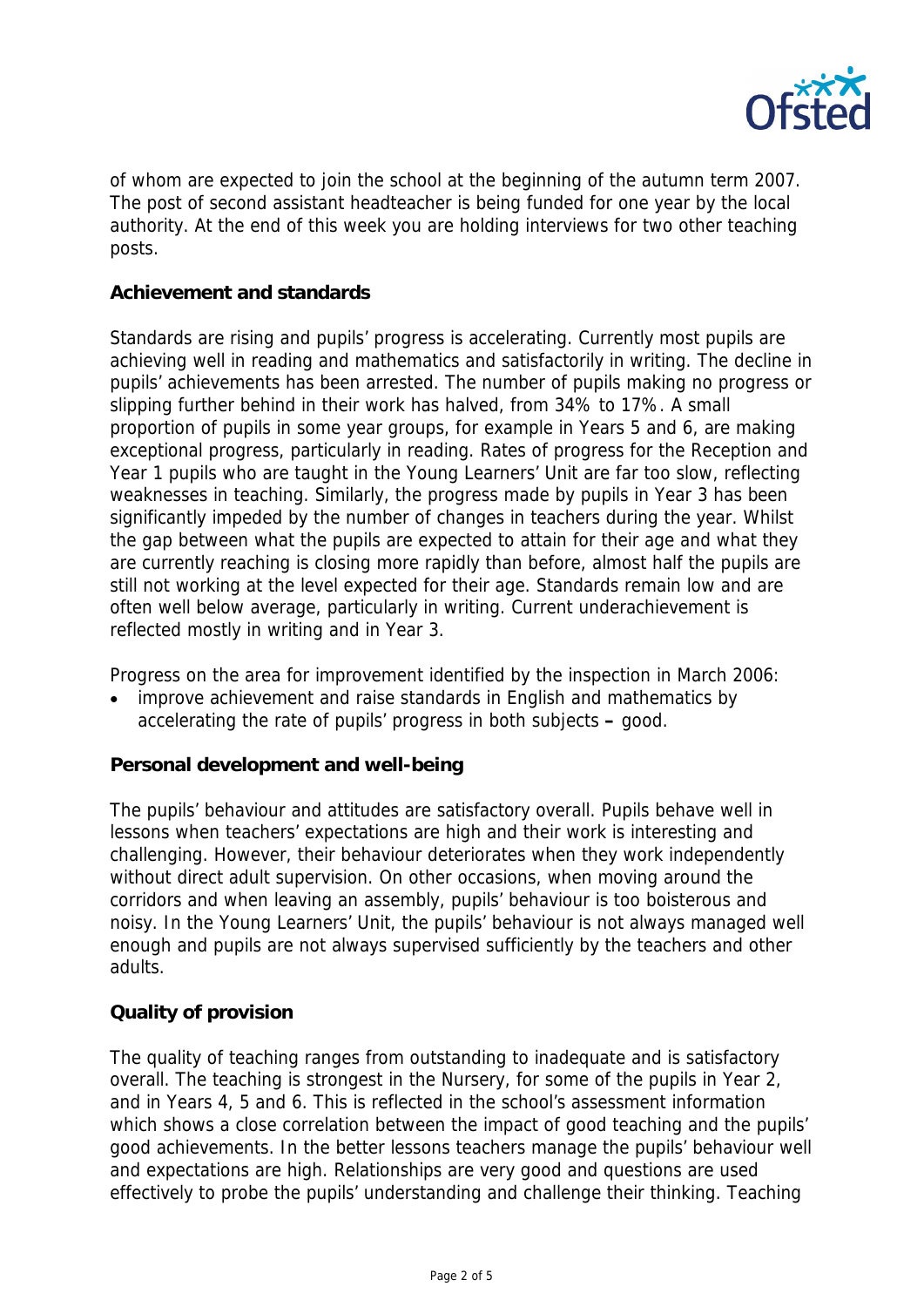

assistants make a very good contribution to the quality of the pupils' learning experiences.

In the weaker and inadequate lessons there is far too little teaching of basic skills, explanations of important concepts and introduction of new vocabulary. The pupils' work is not matched well enough to their different learning needs and assessment is not used well enough to guide teachers' planning and set individual targets for pupils. On occasions pupils spend too long on the carpet during lengthy whole class introductions and teachers do not give enough thought to explaining how pupils are expected to achieve the lesson objectives. The quality of teaching in the Young Learners' Unit is inadequate and the pupils in this unit are currently receiving a poor quality of education.

The teaching of reading continues to improve, although the teachers' planning for the pupils who are expected to learn new reading skills when working independently remains inconsistent.

The quality of provision for the pupils who speak English as an additional language (EAL) and for the pupils who have learning difficulties and disabilities is good. Each of these important areas of the school's work is well led and managed by enthusiastic teachers. Assessment information is used very effectively to track the pupils' progress and to inform planning for individuals and groups of pupils. Intervention strategies are monitored closely by the EAL and special education needs coordinators, who regularly evaluate the impact of their work in relation to how well the pupils are achieving. Whilst about a fifth of the EAL pupils make slow progress, particularly in Year 3, most achieve satisfactorily and a fifth of these make good progress. Standards, however, remain low and most pupils are a year behind in their work. The pupils who have learning difficulties and disabilities generally make good progress and achieve well, although their progress in Year 3 is not as positive as in Years 2, 4, 5 and 6. Attendance rates for the EAL and learning difficulties and disabilities pupils are consistently satisfactory and sometimes good, reflecting their enjoyment of coming to school.

The use and helpfulness of curriculum targets for each pupil remains inconsistent. In Years 4, 5 and 6 pupils talk positively about their targets and the help they are receiving to achieve them. In other year groups pupils are not certain about their targets, particularly in Year 3.

Progress on the area for improvement identified by the inspection in March 2006:

 improve the quality of teaching by requiring all teachers to use assessment information properly to assist their planning and target setting – satisfactory.

## **Leadership and management**

You and the senior leadership team have successfully led an important initiative to improve the reliability and validity of teachers' assessments. This has involved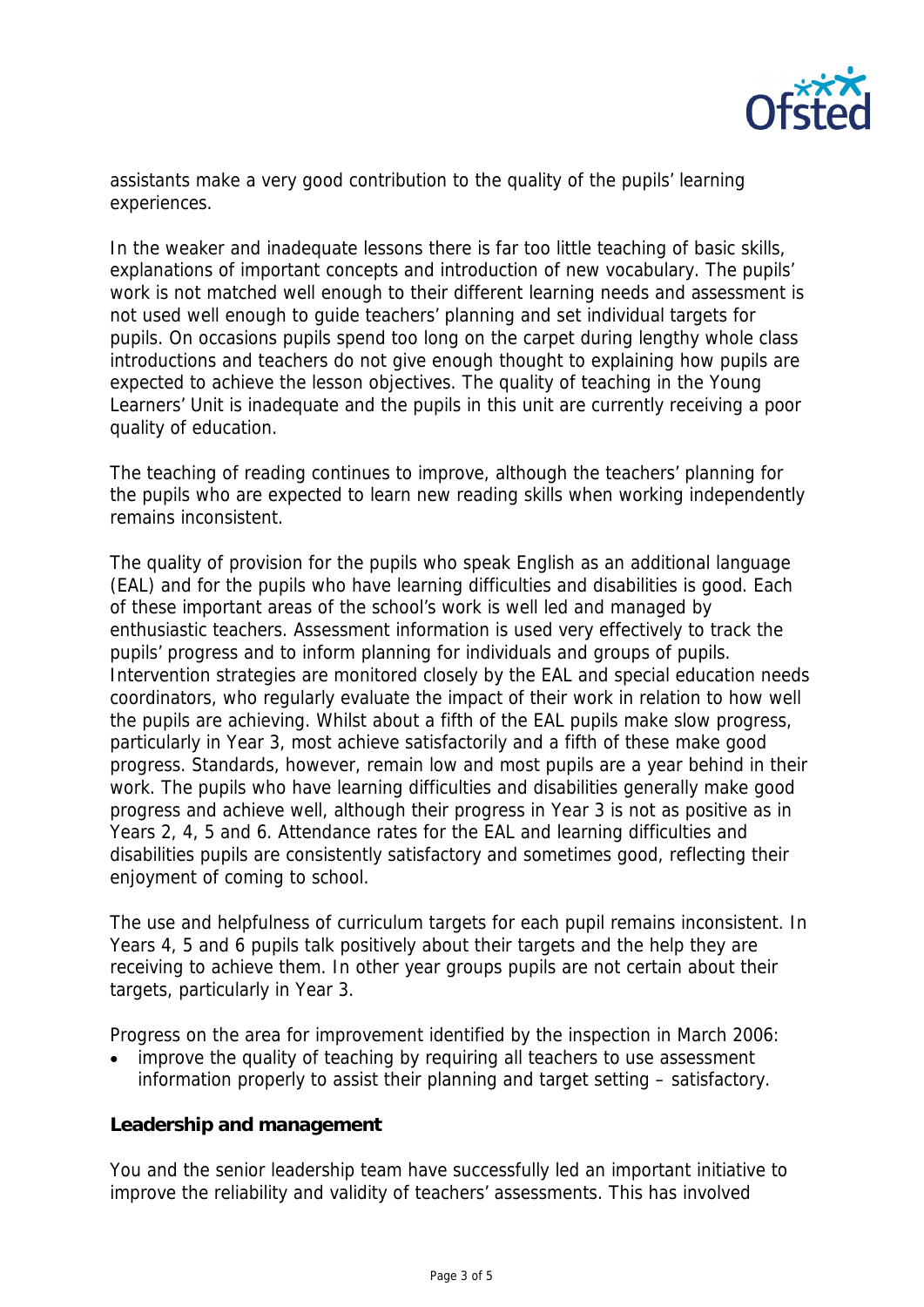

meeting with individuals and groups of teachers to check that their assessments match the levels represented in the pupils' work. This process has been rigorous and challenging, for example, where generous assessments have been changed to more accurately reflect the current levels of the pupils' work.

You have produced a very helpful self-evaluation of progress, which clearly identifies what is going well and what still needs to be done to ensure improvements are embedded in all year groups. There are good plans in place to restructure the school's leadership team from 1 September 2007. Subject leadership in English and mathematics is good. Whilst you have continued to refine and further develop arrangements for monitoring teaching and learning, persistent weaknesses in teaching remain. The written feedback to teachers is not yet sufficiently challenging, sometimes avoids a judgement, and is not consistently focused on the links between teaching, learning and pupils' achievement. Some of the targets set for teachers are still too broad. Similarly, review dates for checking progress are occasionally not set and, when they are, they do not always reflect a sufficient sense of urgency. There are still too many inconsistencies in monitoring arrangements, which are not yet sufficiently coherent nor have enough impact on eliminating weak teaching.

Progress on the area for improvement identified by the inspection in March 2006:

 improve the quality of leadership and management by establishing greater rigour in the checks made on teaching and learning to ensure that they are always strongly focused on raising standards **–** satisfactory.

## **External support**

The local authority has amended its statement of action to include short term success criteria linked to raising achievement and to give a greater priority to pupils' rates of progress. A helpful action plan has been produced for the summer term. This will be revised to reflect improvements in the school and any changes in the focus for the LA's support in the coming months. The school's link adviser, literacy and numeracy consultants, and other advisory staff are providing a good range of support which is having a positive impact on raising pupils' achievement. The LA has given good support to help you and the governors recruit new staff. Nevertheless significant weaknesses in teaching remain, particularly in the Young Learners' Unit, and the efforts of LA staff have had less impact on improving provision in this important area of the school's work.

## **Main Judgements**

Progress since being subject to special measures – satisfactory.

Progress since previous monitoring inspection – satisfactory.